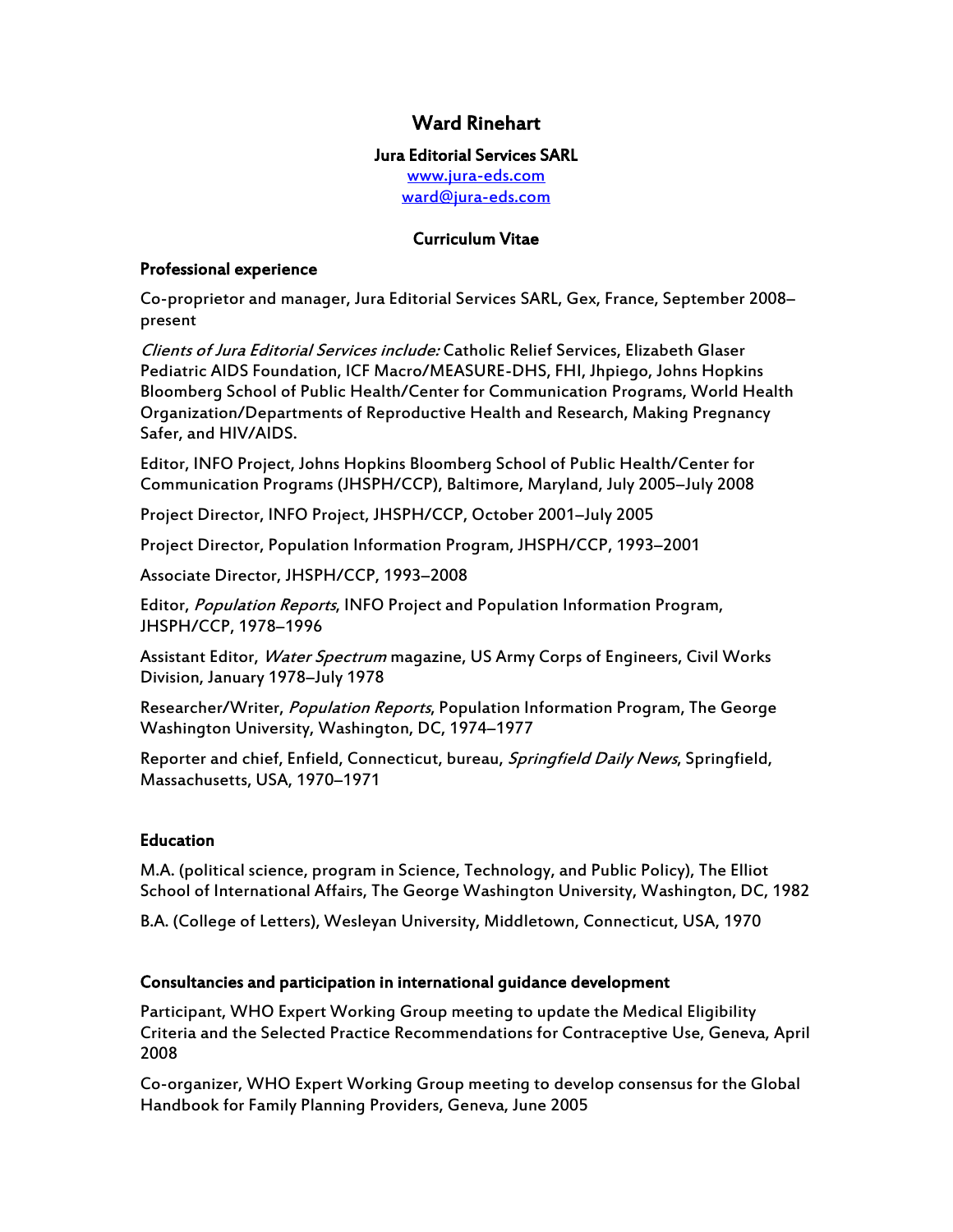Member of technical working group convened by WHO/RHR to develop the Medical Eligibility Criteria wheel, December 2005

Participant, WHO Expert Working Group meetings to update the Medical Eligibility Criteria for Contraceptive Use, Geneva, March 2000 and October 2003

Participant, WHO Expert Working Group meeting to develop the Selected Practice Recommendations for Contraceptive Use, London, October 2001

Provided technical assistance and conducted training workshop on scientific writing and publishing for the staff of the China Population Information Center, Beijing, November-December 1983

#### Award

Maximizing Access and Quality Award, presented by the United States Agency for International Development, Office of Population and Reproductive Health, 2005 <http://www.maqweb.org/maqevents/maqie/2005maqieawards.shtml>

#### Selected publications, as author

Progress Report 2010. Reproductive Health Essential Medicines: Achievements, lessons learnt and next steps. Geneva, World Health Organization Department of Reproductive Health and Research, 2010.

[http://www.who.int/reproductivehealth/publications/general/rhr\\_10\\_23/en/index.html](http://www.who.int/reproductivehealth/publications/general/rhr_10_23/en/index.html)

"[From research to policy and practice: a logic model to measure the impact of knowledge](http://www.informaworld.com/smpp/title~db=all~content=g928826833) [management for health programs.](http://www.informaworld.com/smpp/title~db=all~content=g928826833)" [S](http://www.informaworld.com/smpp/title~db=all~content=g928826833)ullivan, T.M., Ohkubo, S., Rinehart W., and Storey J.D. Knowledge Management for Development Journal 6(1): 53-69. May 2010.

Implementing Best Practices in Reproductive Health: Our First 10 Years. Geneva, World Health Organization, Department of Reproductive Health and Research, 2010. <http://www.who.int/reproductivehealth/topics/countries/ibp/en/index.html>

"Framing the issue: Young people, risk, vulnerability, and the HIV epidemic." Dick, B. Rinehart, W., and Widdus, D. In: Finger, W., ed. Young People Most at Risk of HIV. Research Triangle Park, Family Health International, 2010. [http://www.iywg.org/sites/default/files/Young\\_Most\\_Risk.pdf](http://www.iywg.org/sites/default/files/Young_Most_Risk.pdf)

"Young people who inject drugs." Widdus, D., Prohow, S., Zanardi, K., Padgett, C., Dallao, M., Baldwin, S., Rinehart, W., and Dick, B. In: Finger, W., ed. Young People Most at Risk of HIV. Research Triangle Park, Family Health International, 2010. [http://www.iywg.org/sites/default/files/Young\\_Most\\_Risk.pdf](http://www.iywg.org/sites/default/files/Young_Most_Risk.pdf)

Reproductive choices and family planning for people with HIV (counseling tool). Co-developer. World Health Organization (WHO) Department of Reproductive Health and Research. Geneva, WHO, 2006.

[http://www.who.int/reproductivehealth/publications/family\\_planning/9241595132/en/in](http://www.who.int/reproductivehealth/publications/family_planning/9241595132/en/index.html) [dex.html](http://www.who.int/reproductivehealth/publications/family_planning/9241595132/en/index.html)

Decision-making tool for family planning clients and providers (counseling tool) Co-developer. World Health Organization (WHO) Department of Reproductive Health and Research and Johns Hopkins Bloomberg School of Public Health. Center for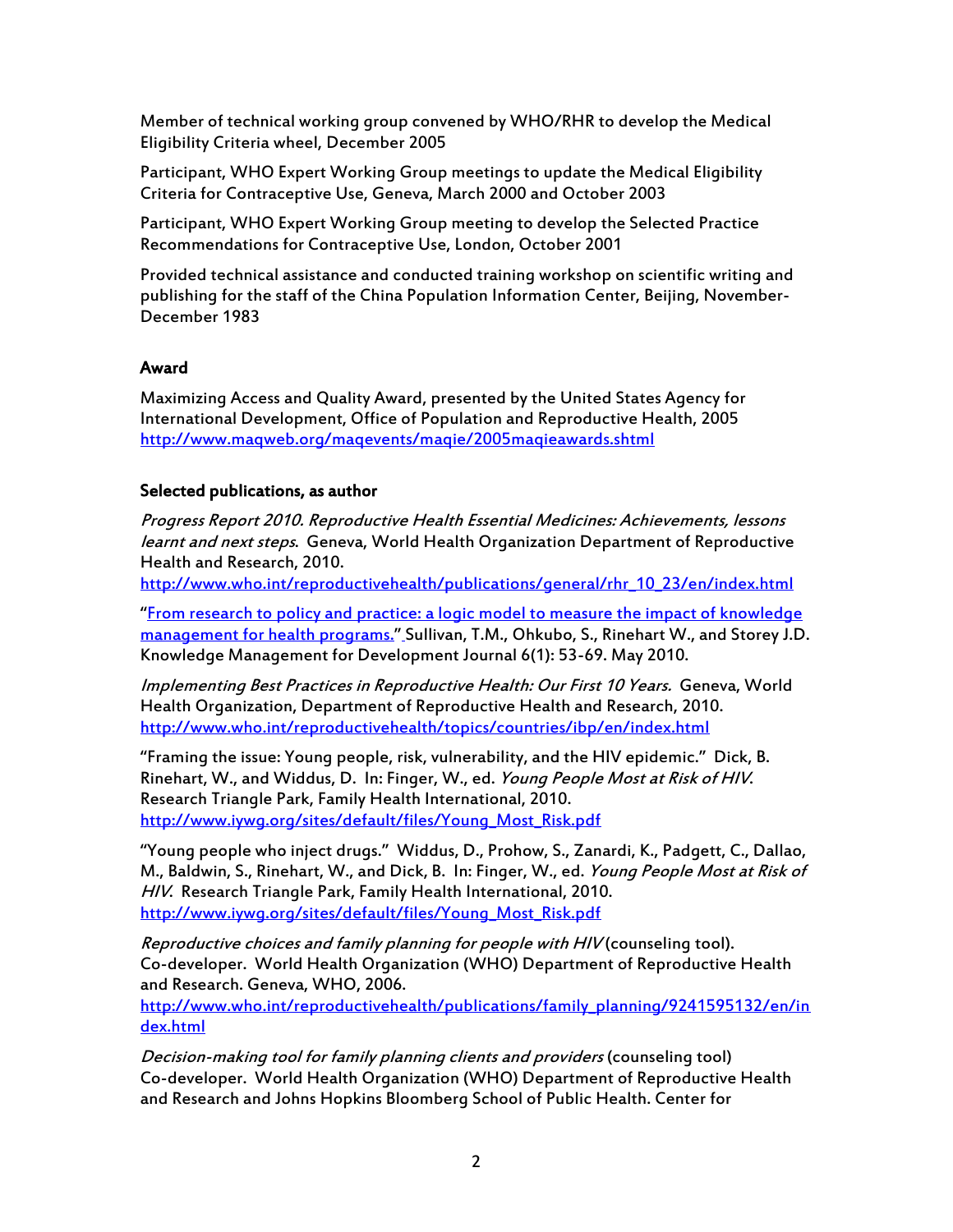Communication Programs (CCP). The INFO Project. Baltimore, Maryland, CCP and Geneva, WHO, 2005. (A WHO Family Planning Cornerstone)

[http://www.who.int/reproductivehealth/publications/family\\_planning/9241593229index/](http://www.who.int/reproductivehealth/publications/family_planning/9241593229index/en/index.html) [en/index.html](http://www.who.int/reproductivehealth/publications/family_planning/9241593229index/en/index.html)

"Promoting informed choice: evaluating a decision-making tool for family planning clients and providers in Mexico."

Kim, Y.M., Kols, A., Martin, A., Silva, D., Rinehart, W., Prammawat, S., Johnson, S., and Church, K. International Family Planning Perspectives 31(4): 162–171. December 2005.

"Sequence analysis: Responsiveness of doctors to patient cues during family planning consultations in Mexico."

Kim, Y.M., Kols, A., Prammawat, S., and Rinehart, W. Patient Education and Counseling 58: 114–117. 2005.

"Keeping up with evidence: A new system for WHO's evidence-based family planning guidance."

Mohllajee, A.P., Curtis, K.M., Flanagan, R.G., Rinehart, W., Gaffield, M.L., and Peterson, H.B. American Journal of Preventive Medicine 28(5): 483–490. 2005.

"WHO updates Medical Eligibility Criteria for contraceptives." Rinehart, W. INFO Reports, No. 1, August 2004.

"Participation by clients and nurse midwives in family planning decision making in Indonesia."

Kim, Y.M., Kols, A., Putjuk, F., Herrey, M., Rinehart, W., Elwyn, G., and Edwards, A. Patient Education and Counseling 50: 295–302. 2003.

Capacity building in reproductive health: synergy of training and access to information in public hospitals in Guatemala. | Sinergia de la capacitacion y el acceso a la informacion: mejora de la prestacion de servicios de salud reproductiva en los hospitales publicas de Guatemala.

Fonseca-Becker, F., Rinehart, W., Mwebesa, W., Saenz, S., and Matute, J. Guatemala City, Guatemala, Ministerio de Salud Publica y Asistencia Social, Oct. 2002.

The Essentials of Contraceptive Technology: A Handbook for Clinic Staff. Hatcher, R.A., Rinehart, W., Blackburn, R., Geller, J.S., and Shelton, J.P. Baltimore, Johns Hopkins Population Information Program, 1997. (Served as both editor and author. Over 750,000 copies distributed in 10 languages.)

Health Communication: Lessons from Family Planning and Reproductive Health. Piotrow, P.T., Kincaid, D.L., Rimon, J.G., and Rinehart, W. Westport, CT, Greenwood, 1997.

Author or co-author of 19 issues of *Population Reports* and additional publications in Integration, Asian-Pacific Population Programme News, Water Spectrum, Environment Action Bulletin, Fitness for Living, the Springfield (Mass.) Daily News, and the Bethlehem (Pa.) Globe-Times.

## Selected publications, as editor

Reproductive health: education and counseling issues. Guest editor, with Christine Dehlendorf. Special issue of Patient Education and Communication, December 2010.